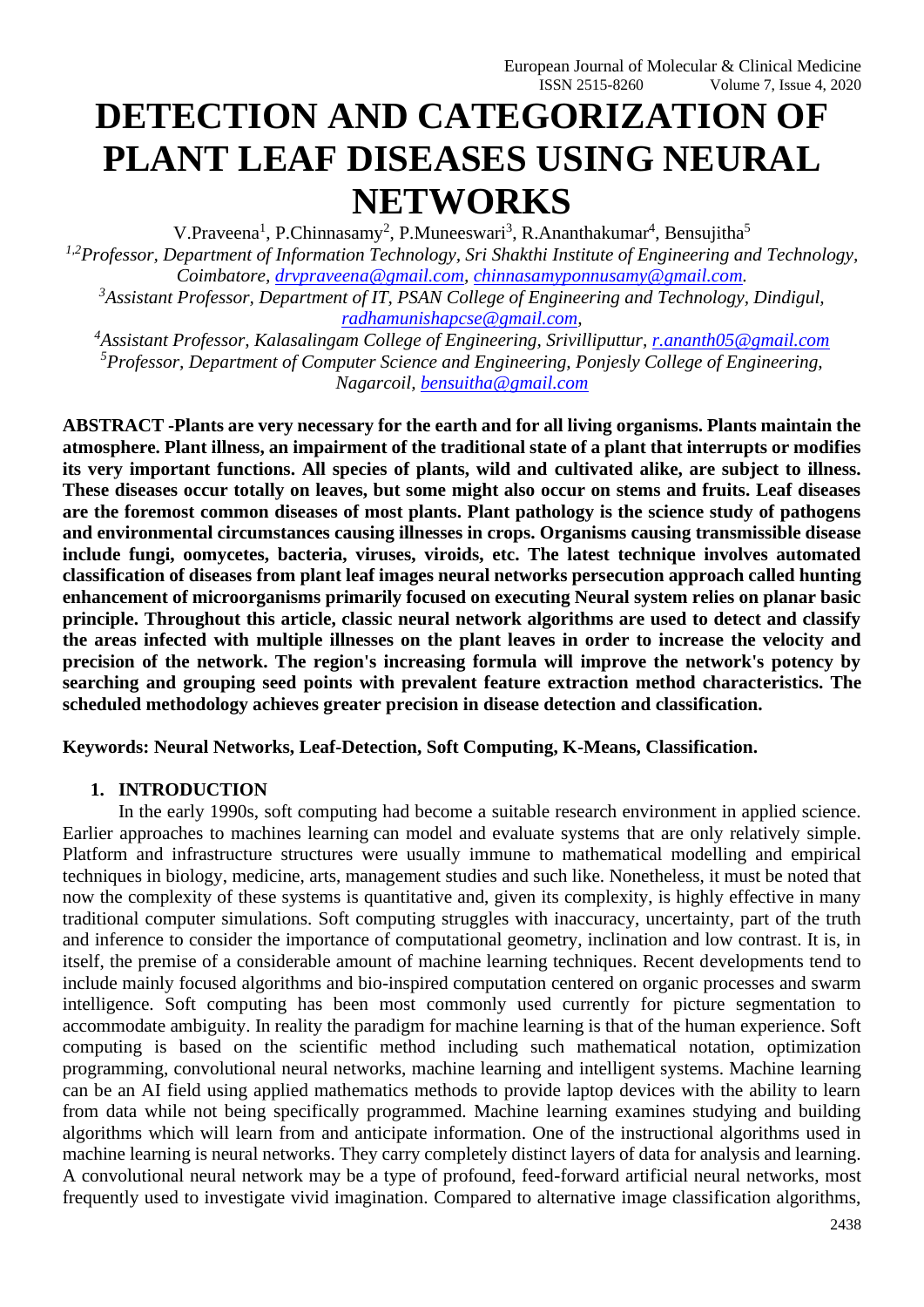neural networks use relatively little pre-processing. Dimensional neural network connects two levels concealed in different directions to the same performance. In this case of mass growth momentum, the output unit while at the same time obtain information from past and clearer view. Soft computing methods do not usually require human interaction they execute automatically the process of classification. Plants all play a vital role in the parts of life. To maintain the environment, they act as a backbone. Plants are suffering from illnesses, which affect the plants ' traditional development. Leaf disease is the most prevalent disease in most crops. Such plant disease detection is a very significant job to accomplish. Soft computing techniques have the power to simulate human thinking with the potential to carry out mechanically in less time and price the task of identifying and classifying such plant leaf diseases.

# 2. **RELATED WORK**

Several scientists have been working on each approached old and soft computing to segment the infected leaf room from the disease. We continue to try to encompass a variety of soft computing techniques that are used during that same portion to perform this job. Support vector with hyperbolic tangent operates as its kernels is mostly commonly seemed to detect and characterize the contribution of disorder with a description of the infection leaves. For this assignment, the neural network has also been jointly implemented with its learning and coaching capacities. Table I shows the amount of sentimental computing ways that are accustomed determine the illness of the plant. Generally speaking, SVM has been implemented to identify plant diseases from the literature. Whereas NN's instructional capacity adds to the same intent together. As it is shown from the study writers that the diagnosis of the disease from the accurate plant is mainly aimed as a consequence of the difficult task of identifying and categorizing the disease between completely distinct groups. In the spectrum of apps, as deep learning algorithms show a totally distinctive job introduced by rule metal et al. implemented a coevolutionary neural network to identify rice diseases. Identifying diseases in the cucumber skin, in [1]. Uses tangles of K-means. Victimhood of SVM is given in a variety of applications, for example in [8]. Using it to recognize crop diseases of grapes, In [9] recognize crop diseases of plants including wheat, corn, fruits and flowers, etc. In [17]. for the identification of tomato crop diseases for beet disease, Rong Chou dynasty et al. for the identification of the species fungi leaf blight sugarcane subsequently. Although the scientists worked with SVM, it is a complex task to distinguish various illnesses by victimizing SVM, as a result of which the system's potency can reduce within each disease in terms of value and time.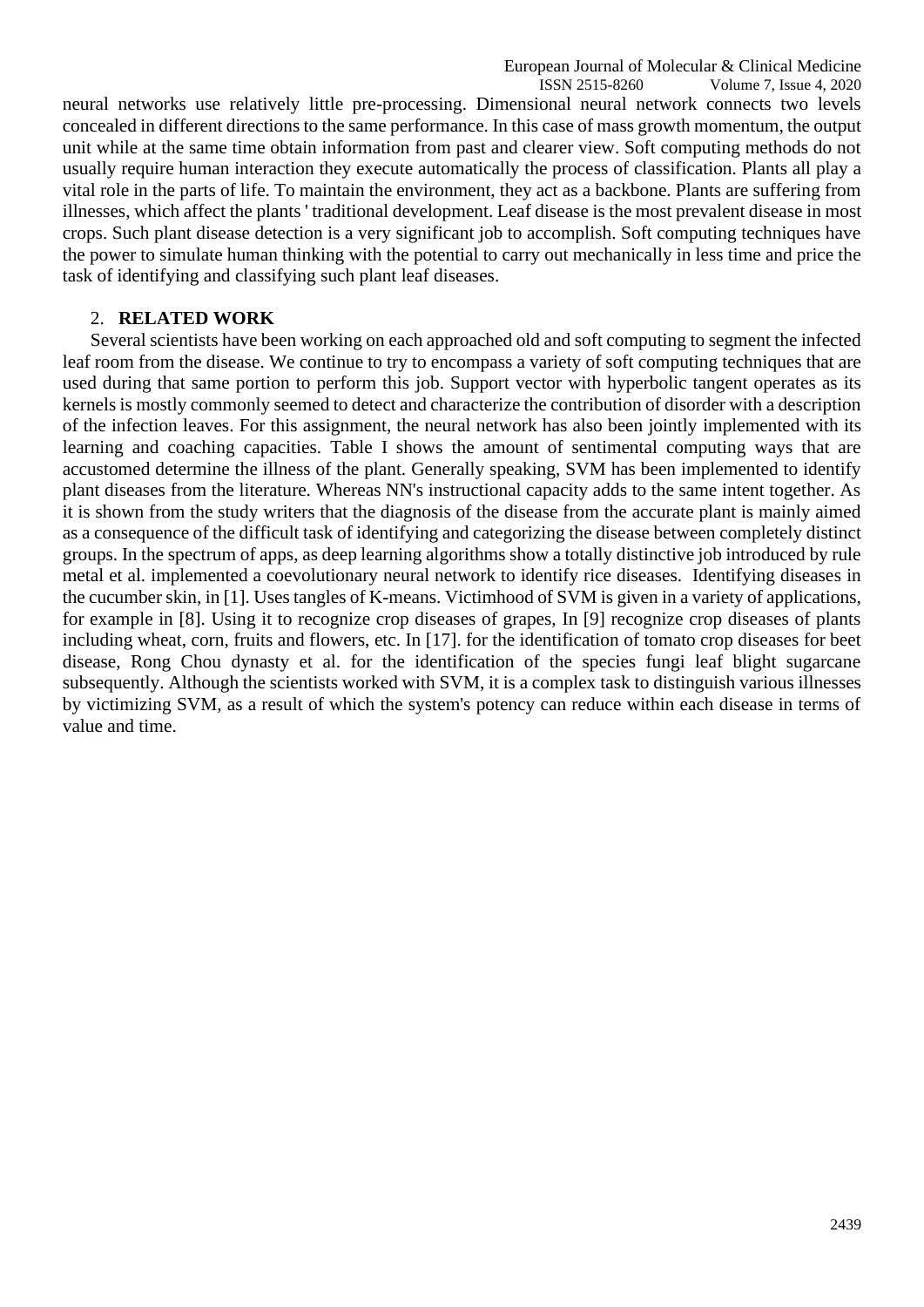#### European Journal of Molecular & Clinical Medicine ISSN 2515-8260 Volume 7, Issue 4, 2020

| Hone Isset Explanat Reference Holings Review View<br>A<br><b>U</b> game<br>Pate Jimmi Parte B J B + de x x Ar V + A + 图 등 H H (3+ B + H 19ams 19adapt Reading) Peatrol 2 Sec Same Same Lephan Conten<br>Ciphoed G Fort - Ford - Pasquigh<br>Styles Styles<br>grape leaf disease<br>machine<br>zL.<br>2016<br>Identification of leaf<br>Javme Garcia Amal<br>Based on an Image<br>Barbedo et al.<br>processing technique<br>disease from 12<br>different species of<br>plants<br>2016<br>Javanala Kumar Patil   Content based image   Identification of<br>soybean leaf diseases<br>et al.<br>retrieval<br>2016<br>Identification of plant<br>Jagadeesh D. Pujani<br>Support vector<br>st al.<br>machine and artificial<br>leaf disease of crops<br>neural network<br>such as wheat, maize,<br>gape, sunflower etc.<br>Identification of plant<br>2016<br>Igbaldeep Kaur et al. Support vector<br>machine and Ant<br>leaf<br>colony algorithm<br>2015<br>Ramakrishnan M et Backpropagation<br>Identification of<br>The first service of the state of the St. (2008) [4] S. Associate Australia Australia Australia Australia Australia Australia Australia Australia Australia Australia Australia Australia Australia Australia Australia Austra<br>groundnut leaf<br>algorithm<br><b>X Formet Parents</b><br>disease<br>2016<br>Identification of<br>Malvika Ranjan et al. Artificial neural<br>TABLE II<br>network<br>cotton leaf disease<br>REVIEW FOR SEGMENTATION OF PLANT LEAF DISEASE USING SOFT $\frac{g}{g}$<br>Author COMPUTING Miltod Authors Application and Application of Shares Anag et al. K-mean chatters and Londonton of<br>Identification of rice<br>2015<br>Santano Phadikar et<br>Genetic algorithm<br>$\frac{Y_{ext}}{2017}$<br>and rough set theory<br>leaf disease<br>n<br>pacember leaf<br>2015<br>Identification of<br>Prakash M. Mainkar<br>K-means clustering.<br>diseases<br>Identification of rice<br>3577<br>Yang Lu et al.<br>Convolutional neural<br>et al.<br>Gravlevel Co-<br>disease from potato,<br>network<br>Fisher's linear<br>diseases<br>Identification of plant<br>3017<br>Lin Yuan et al.<br>temato and cotton<br>occurence matrix<br>$\frac{\text{diam}_{\text{BMM}}}{\text{diam}_{\text{BMM}}}$ analysis<br>diseases and pests<br>from SAR images<br>Identification of<br>and Backpropagation<br>leaves<br>Prescisi B Padol et Support vector<br>2016<br>neural network<br>2014<br>Sushma S. Patil et al. Support vector<br>Identification of<br>tomato leaf disease<br>markine<br>Identification of beet<br>2014<br>Marion Neumann et Support vector<br>d.<br>leaf disease<br>machine<br>hp:3d3 Wid:326 3<br>d. mohise pup leaf disease<br>3016<br>÷<br><b>The</b><br>D<br><b>MERCOLCKE</b><br>$-10$ $\text{Hz}$ $ \frac{500 \text{ m}}{1100 \text{ s}}$<br><b>CONTRACTOR</b><br><b>AN UP A</b><br>punkter Month Ford<br>Holen loset: Highlayed References Hallegy Reven View<br>B <sub>A</sub><br>SQ Day<br>And Formations <b>B</b> Z B + de X X Ar V - A = B B (2-) A + E = 1 News Teatres. Posted. Pering 2 New Lamm Samm Samm Service Street a Service<br>Contest of the test of the magazine of the contest of the contest of the contest of the contest of the contest of the contest of the contest of the contest of the contest of the contest of the contest of the contest of the<br>The Third<br>$G = 100n$<br>2014<br>Sudana S. Patil et al. Support vector<br>Identification of<br>tomato leaf disease<br>machine<br>2014<br>Marion Neumann et<br>Support vector<br>Identification of beet<br>machine<br>leaf disease<br>al.<br>2014<br>K. P. Waidvaratine<br>Self-organizing map<br>Identification of<br>and multilayer<br>et al.<br>Weligama coconut<br>leaf wilt disease<br>perceptron<br>(WCLWD)<br>2014<br>Lin Yuan et al.<br>Fisher linear<br>Identification of<br>wheat leaf diseases<br>discrimination.<br>analysis (FLDA) and<br>Partial least square<br>regression (PLSR)<br>2014<br>Rong Zhou et al.<br>Identification of<br>Support vector<br>machine<br>Cercospora Leaf Spot<br>form Sugar beet<br>2017<br>Tallha Alcram et al.<br>Based on an Image<br>Real time<br>classification of plant<br>processing technique<br>diseases:<br>Trimi Neha Tete et   Nearal network, K-   Identification of<br>$\begin{tabular}{ c c } \hline space & local number \\ \hline 1 & local number \\ \hline 2 & local number \\ \hline 3 & local number \\ \hline 4 & local number \\ \hline 5 & local number \\ \hline 6 & local number \\ \hline 7 & local number \\ \hline 8 & local number \\ \hline 9 & local number \\ \hline 1 & 1 & 1 \\ \hline 2 & 1 & 1 \\ \hline 3 & 1 & 1 \\ \hline 4 & 1 & 1 \\ \hline 5 & 1 & 1 \\ \hline 6 & 1 & 1 \\ \hline 7 & 1 & 1 \\ \hline 8 & 1 & 1 \\ \hline 9 & 1 & 1 \\ \hline 1 & 1 & 1$<br>women and<br>throughout diago<br>Vital Hough on al.<br>Genetic sharehous<br>Monday N on al.<br>Fanny a menna and<br>Nappun visitor<br>nachina |  |  |  | $C = 1$ of |  |  | pumal secu - Microsoft Word |  |               |                              |
|-------------------------------------------------------------------------------------------------------------------------------------------------------------------------------------------------------------------------------------------------------------------------------------------------------------------------------------------------------------------------------------------------------------------------------------------------------------------------------------------------------------------------------------------------------------------------------------------------------------------------------------------------------------------------------------------------------------------------------------------------------------------------------------------------------------------------------------------------------------------------------------------------------------------------------------------------------------------------------------------------------------------------------------------------------------------------------------------------------------------------------------------------------------------------------------------------------------------------------------------------------------------------------------------------------------------------------------------------------------------------------------------------------------------------------------------------------------------------------------------------------------------------------------------------------------------------------------------------------------------------------------------------------------------------------------------------------------------------------------------------------------------------------------------------------------------------------------------------------------------------------------------------------------------------------------------------------------------------------------------------------------------------------------------------------------------------------------------------------------------------------------------------------------------------------------------------------------------------------------------------------------------------------------------------------------------------------------------------------------------------------------------------------------------------------------------------------------------------------------------------------------------------------------------------------------------------------------------------------------------------------------------------------------------------------------------------------------------------------------------------------------------------------------------------------------------------------------------------------------------------------------------------------------------------------------------------------------------------------------------------------------------------------------------------------------------------------------------------------------------------------------------------------------------------------------------------------------------------------------------------------------------------------------------------------------------------------------------------------------------------------------------------------------------------------------------------------------------------------------------------------------------------------------------------------------------------------------------------------------------------------------------------------------------------------------------------------------------------------------------------------------------------------------------------------------------------------------------------------------------------------------------------------------------------------------------------------------------------------------------------------------------------------------------------------------------------------------------------------------------------------------------------------------------------------------------------------------------------------------------------------------------------------------------------------------------------------------------------------------------------------------------------------------------------------------------------------------------------------------------------------------------------------------------------------------------------------------------------------------------------------------------------------------------------------------------------------------------------------------------------------------------------------------------------------------------------------------------------------------------------------------------------------------------------------------------------|--|--|--|------------|--|--|-----------------------------|--|---------------|------------------------------|
|                                                                                                                                                                                                                                                                                                                                                                                                                                                                                                                                                                                                                                                                                                                                                                                                                                                                                                                                                                                                                                                                                                                                                                                                                                                                                                                                                                                                                                                                                                                                                                                                                                                                                                                                                                                                                                                                                                                                                                                                                                                                                                                                                                                                                                                                                                                                                                                                                                                                                                                                                                                                                                                                                                                                                                                                                                                                                                                                                                                                                                                                                                                                                                                                                                                                                                                                                                                                                                                                                                                                                                                                                                                                                                                                                                                                                                                                                                                                                                                                                                                                                                                                                                                                                                                                                                                                                                                                                                                                                                                                                                                                                                                                                                                                                                                                                                                                                                                                                 |  |  |  |            |  |  |                             |  |               |                              |
|                                                                                                                                                                                                                                                                                                                                                                                                                                                                                                                                                                                                                                                                                                                                                                                                                                                                                                                                                                                                                                                                                                                                                                                                                                                                                                                                                                                                                                                                                                                                                                                                                                                                                                                                                                                                                                                                                                                                                                                                                                                                                                                                                                                                                                                                                                                                                                                                                                                                                                                                                                                                                                                                                                                                                                                                                                                                                                                                                                                                                                                                                                                                                                                                                                                                                                                                                                                                                                                                                                                                                                                                                                                                                                                                                                                                                                                                                                                                                                                                                                                                                                                                                                                                                                                                                                                                                                                                                                                                                                                                                                                                                                                                                                                                                                                                                                                                                                                                                 |  |  |  |            |  |  |                             |  |               |                              |
|                                                                                                                                                                                                                                                                                                                                                                                                                                                                                                                                                                                                                                                                                                                                                                                                                                                                                                                                                                                                                                                                                                                                                                                                                                                                                                                                                                                                                                                                                                                                                                                                                                                                                                                                                                                                                                                                                                                                                                                                                                                                                                                                                                                                                                                                                                                                                                                                                                                                                                                                                                                                                                                                                                                                                                                                                                                                                                                                                                                                                                                                                                                                                                                                                                                                                                                                                                                                                                                                                                                                                                                                                                                                                                                                                                                                                                                                                                                                                                                                                                                                                                                                                                                                                                                                                                                                                                                                                                                                                                                                                                                                                                                                                                                                                                                                                                                                                                                                                 |  |  |  |            |  |  |                             |  |               | Styles - Ly Select -         |
|                                                                                                                                                                                                                                                                                                                                                                                                                                                                                                                                                                                                                                                                                                                                                                                                                                                                                                                                                                                                                                                                                                                                                                                                                                                                                                                                                                                                                                                                                                                                                                                                                                                                                                                                                                                                                                                                                                                                                                                                                                                                                                                                                                                                                                                                                                                                                                                                                                                                                                                                                                                                                                                                                                                                                                                                                                                                                                                                                                                                                                                                                                                                                                                                                                                                                                                                                                                                                                                                                                                                                                                                                                                                                                                                                                                                                                                                                                                                                                                                                                                                                                                                                                                                                                                                                                                                                                                                                                                                                                                                                                                                                                                                                                                                                                                                                                                                                                                                                 |  |  |  |            |  |  |                             |  |               | <b>Effra</b>                 |
|                                                                                                                                                                                                                                                                                                                                                                                                                                                                                                                                                                                                                                                                                                                                                                                                                                                                                                                                                                                                                                                                                                                                                                                                                                                                                                                                                                                                                                                                                                                                                                                                                                                                                                                                                                                                                                                                                                                                                                                                                                                                                                                                                                                                                                                                                                                                                                                                                                                                                                                                                                                                                                                                                                                                                                                                                                                                                                                                                                                                                                                                                                                                                                                                                                                                                                                                                                                                                                                                                                                                                                                                                                                                                                                                                                                                                                                                                                                                                                                                                                                                                                                                                                                                                                                                                                                                                                                                                                                                                                                                                                                                                                                                                                                                                                                                                                                                                                                                                 |  |  |  |            |  |  |                             |  |               |                              |
|                                                                                                                                                                                                                                                                                                                                                                                                                                                                                                                                                                                                                                                                                                                                                                                                                                                                                                                                                                                                                                                                                                                                                                                                                                                                                                                                                                                                                                                                                                                                                                                                                                                                                                                                                                                                                                                                                                                                                                                                                                                                                                                                                                                                                                                                                                                                                                                                                                                                                                                                                                                                                                                                                                                                                                                                                                                                                                                                                                                                                                                                                                                                                                                                                                                                                                                                                                                                                                                                                                                                                                                                                                                                                                                                                                                                                                                                                                                                                                                                                                                                                                                                                                                                                                                                                                                                                                                                                                                                                                                                                                                                                                                                                                                                                                                                                                                                                                                                                 |  |  |  |            |  |  |                             |  |               |                              |
|                                                                                                                                                                                                                                                                                                                                                                                                                                                                                                                                                                                                                                                                                                                                                                                                                                                                                                                                                                                                                                                                                                                                                                                                                                                                                                                                                                                                                                                                                                                                                                                                                                                                                                                                                                                                                                                                                                                                                                                                                                                                                                                                                                                                                                                                                                                                                                                                                                                                                                                                                                                                                                                                                                                                                                                                                                                                                                                                                                                                                                                                                                                                                                                                                                                                                                                                                                                                                                                                                                                                                                                                                                                                                                                                                                                                                                                                                                                                                                                                                                                                                                                                                                                                                                                                                                                                                                                                                                                                                                                                                                                                                                                                                                                                                                                                                                                                                                                                                 |  |  |  |            |  |  |                             |  |               |                              |
|                                                                                                                                                                                                                                                                                                                                                                                                                                                                                                                                                                                                                                                                                                                                                                                                                                                                                                                                                                                                                                                                                                                                                                                                                                                                                                                                                                                                                                                                                                                                                                                                                                                                                                                                                                                                                                                                                                                                                                                                                                                                                                                                                                                                                                                                                                                                                                                                                                                                                                                                                                                                                                                                                                                                                                                                                                                                                                                                                                                                                                                                                                                                                                                                                                                                                                                                                                                                                                                                                                                                                                                                                                                                                                                                                                                                                                                                                                                                                                                                                                                                                                                                                                                                                                                                                                                                                                                                                                                                                                                                                                                                                                                                                                                                                                                                                                                                                                                                                 |  |  |  |            |  |  |                             |  |               |                              |
|                                                                                                                                                                                                                                                                                                                                                                                                                                                                                                                                                                                                                                                                                                                                                                                                                                                                                                                                                                                                                                                                                                                                                                                                                                                                                                                                                                                                                                                                                                                                                                                                                                                                                                                                                                                                                                                                                                                                                                                                                                                                                                                                                                                                                                                                                                                                                                                                                                                                                                                                                                                                                                                                                                                                                                                                                                                                                                                                                                                                                                                                                                                                                                                                                                                                                                                                                                                                                                                                                                                                                                                                                                                                                                                                                                                                                                                                                                                                                                                                                                                                                                                                                                                                                                                                                                                                                                                                                                                                                                                                                                                                                                                                                                                                                                                                                                                                                                                                                 |  |  |  |            |  |  |                             |  |               |                              |
|                                                                                                                                                                                                                                                                                                                                                                                                                                                                                                                                                                                                                                                                                                                                                                                                                                                                                                                                                                                                                                                                                                                                                                                                                                                                                                                                                                                                                                                                                                                                                                                                                                                                                                                                                                                                                                                                                                                                                                                                                                                                                                                                                                                                                                                                                                                                                                                                                                                                                                                                                                                                                                                                                                                                                                                                                                                                                                                                                                                                                                                                                                                                                                                                                                                                                                                                                                                                                                                                                                                                                                                                                                                                                                                                                                                                                                                                                                                                                                                                                                                                                                                                                                                                                                                                                                                                                                                                                                                                                                                                                                                                                                                                                                                                                                                                                                                                                                                                                 |  |  |  |            |  |  |                             |  |               |                              |
|                                                                                                                                                                                                                                                                                                                                                                                                                                                                                                                                                                                                                                                                                                                                                                                                                                                                                                                                                                                                                                                                                                                                                                                                                                                                                                                                                                                                                                                                                                                                                                                                                                                                                                                                                                                                                                                                                                                                                                                                                                                                                                                                                                                                                                                                                                                                                                                                                                                                                                                                                                                                                                                                                                                                                                                                                                                                                                                                                                                                                                                                                                                                                                                                                                                                                                                                                                                                                                                                                                                                                                                                                                                                                                                                                                                                                                                                                                                                                                                                                                                                                                                                                                                                                                                                                                                                                                                                                                                                                                                                                                                                                                                                                                                                                                                                                                                                                                                                                 |  |  |  |            |  |  |                             |  |               |                              |
|                                                                                                                                                                                                                                                                                                                                                                                                                                                                                                                                                                                                                                                                                                                                                                                                                                                                                                                                                                                                                                                                                                                                                                                                                                                                                                                                                                                                                                                                                                                                                                                                                                                                                                                                                                                                                                                                                                                                                                                                                                                                                                                                                                                                                                                                                                                                                                                                                                                                                                                                                                                                                                                                                                                                                                                                                                                                                                                                                                                                                                                                                                                                                                                                                                                                                                                                                                                                                                                                                                                                                                                                                                                                                                                                                                                                                                                                                                                                                                                                                                                                                                                                                                                                                                                                                                                                                                                                                                                                                                                                                                                                                                                                                                                                                                                                                                                                                                                                                 |  |  |  |            |  |  |                             |  |               |                              |
|                                                                                                                                                                                                                                                                                                                                                                                                                                                                                                                                                                                                                                                                                                                                                                                                                                                                                                                                                                                                                                                                                                                                                                                                                                                                                                                                                                                                                                                                                                                                                                                                                                                                                                                                                                                                                                                                                                                                                                                                                                                                                                                                                                                                                                                                                                                                                                                                                                                                                                                                                                                                                                                                                                                                                                                                                                                                                                                                                                                                                                                                                                                                                                                                                                                                                                                                                                                                                                                                                                                                                                                                                                                                                                                                                                                                                                                                                                                                                                                                                                                                                                                                                                                                                                                                                                                                                                                                                                                                                                                                                                                                                                                                                                                                                                                                                                                                                                                                                 |  |  |  |            |  |  |                             |  |               |                              |
|                                                                                                                                                                                                                                                                                                                                                                                                                                                                                                                                                                                                                                                                                                                                                                                                                                                                                                                                                                                                                                                                                                                                                                                                                                                                                                                                                                                                                                                                                                                                                                                                                                                                                                                                                                                                                                                                                                                                                                                                                                                                                                                                                                                                                                                                                                                                                                                                                                                                                                                                                                                                                                                                                                                                                                                                                                                                                                                                                                                                                                                                                                                                                                                                                                                                                                                                                                                                                                                                                                                                                                                                                                                                                                                                                                                                                                                                                                                                                                                                                                                                                                                                                                                                                                                                                                                                                                                                                                                                                                                                                                                                                                                                                                                                                                                                                                                                                                                                                 |  |  |  |            |  |  |                             |  |               |                              |
|                                                                                                                                                                                                                                                                                                                                                                                                                                                                                                                                                                                                                                                                                                                                                                                                                                                                                                                                                                                                                                                                                                                                                                                                                                                                                                                                                                                                                                                                                                                                                                                                                                                                                                                                                                                                                                                                                                                                                                                                                                                                                                                                                                                                                                                                                                                                                                                                                                                                                                                                                                                                                                                                                                                                                                                                                                                                                                                                                                                                                                                                                                                                                                                                                                                                                                                                                                                                                                                                                                                                                                                                                                                                                                                                                                                                                                                                                                                                                                                                                                                                                                                                                                                                                                                                                                                                                                                                                                                                                                                                                                                                                                                                                                                                                                                                                                                                                                                                                 |  |  |  |            |  |  |                             |  | 13093日 10%(%) |                              |
|                                                                                                                                                                                                                                                                                                                                                                                                                                                                                                                                                                                                                                                                                                                                                                                                                                                                                                                                                                                                                                                                                                                                                                                                                                                                                                                                                                                                                                                                                                                                                                                                                                                                                                                                                                                                                                                                                                                                                                                                                                                                                                                                                                                                                                                                                                                                                                                                                                                                                                                                                                                                                                                                                                                                                                                                                                                                                                                                                                                                                                                                                                                                                                                                                                                                                                                                                                                                                                                                                                                                                                                                                                                                                                                                                                                                                                                                                                                                                                                                                                                                                                                                                                                                                                                                                                                                                                                                                                                                                                                                                                                                                                                                                                                                                                                                                                                                                                                                                 |  |  |  |            |  |  |                             |  |               | $-$ 3 h $_{118/208}^{52874}$ |
|                                                                                                                                                                                                                                                                                                                                                                                                                                                                                                                                                                                                                                                                                                                                                                                                                                                                                                                                                                                                                                                                                                                                                                                                                                                                                                                                                                                                                                                                                                                                                                                                                                                                                                                                                                                                                                                                                                                                                                                                                                                                                                                                                                                                                                                                                                                                                                                                                                                                                                                                                                                                                                                                                                                                                                                                                                                                                                                                                                                                                                                                                                                                                                                                                                                                                                                                                                                                                                                                                                                                                                                                                                                                                                                                                                                                                                                                                                                                                                                                                                                                                                                                                                                                                                                                                                                                                                                                                                                                                                                                                                                                                                                                                                                                                                                                                                                                                                                                                 |  |  |  |            |  |  |                             |  |               |                              |
|                                                                                                                                                                                                                                                                                                                                                                                                                                                                                                                                                                                                                                                                                                                                                                                                                                                                                                                                                                                                                                                                                                                                                                                                                                                                                                                                                                                                                                                                                                                                                                                                                                                                                                                                                                                                                                                                                                                                                                                                                                                                                                                                                                                                                                                                                                                                                                                                                                                                                                                                                                                                                                                                                                                                                                                                                                                                                                                                                                                                                                                                                                                                                                                                                                                                                                                                                                                                                                                                                                                                                                                                                                                                                                                                                                                                                                                                                                                                                                                                                                                                                                                                                                                                                                                                                                                                                                                                                                                                                                                                                                                                                                                                                                                                                                                                                                                                                                                                                 |  |  |  |            |  |  |                             |  |               |                              |
|                                                                                                                                                                                                                                                                                                                                                                                                                                                                                                                                                                                                                                                                                                                                                                                                                                                                                                                                                                                                                                                                                                                                                                                                                                                                                                                                                                                                                                                                                                                                                                                                                                                                                                                                                                                                                                                                                                                                                                                                                                                                                                                                                                                                                                                                                                                                                                                                                                                                                                                                                                                                                                                                                                                                                                                                                                                                                                                                                                                                                                                                                                                                                                                                                                                                                                                                                                                                                                                                                                                                                                                                                                                                                                                                                                                                                                                                                                                                                                                                                                                                                                                                                                                                                                                                                                                                                                                                                                                                                                                                                                                                                                                                                                                                                                                                                                                                                                                                                 |  |  |  |            |  |  |                             |  |               |                              |
|                                                                                                                                                                                                                                                                                                                                                                                                                                                                                                                                                                                                                                                                                                                                                                                                                                                                                                                                                                                                                                                                                                                                                                                                                                                                                                                                                                                                                                                                                                                                                                                                                                                                                                                                                                                                                                                                                                                                                                                                                                                                                                                                                                                                                                                                                                                                                                                                                                                                                                                                                                                                                                                                                                                                                                                                                                                                                                                                                                                                                                                                                                                                                                                                                                                                                                                                                                                                                                                                                                                                                                                                                                                                                                                                                                                                                                                                                                                                                                                                                                                                                                                                                                                                                                                                                                                                                                                                                                                                                                                                                                                                                                                                                                                                                                                                                                                                                                                                                 |  |  |  |            |  |  |                             |  |               |                              |
|                                                                                                                                                                                                                                                                                                                                                                                                                                                                                                                                                                                                                                                                                                                                                                                                                                                                                                                                                                                                                                                                                                                                                                                                                                                                                                                                                                                                                                                                                                                                                                                                                                                                                                                                                                                                                                                                                                                                                                                                                                                                                                                                                                                                                                                                                                                                                                                                                                                                                                                                                                                                                                                                                                                                                                                                                                                                                                                                                                                                                                                                                                                                                                                                                                                                                                                                                                                                                                                                                                                                                                                                                                                                                                                                                                                                                                                                                                                                                                                                                                                                                                                                                                                                                                                                                                                                                                                                                                                                                                                                                                                                                                                                                                                                                                                                                                                                                                                                                 |  |  |  |            |  |  |                             |  |               |                              |
|                                                                                                                                                                                                                                                                                                                                                                                                                                                                                                                                                                                                                                                                                                                                                                                                                                                                                                                                                                                                                                                                                                                                                                                                                                                                                                                                                                                                                                                                                                                                                                                                                                                                                                                                                                                                                                                                                                                                                                                                                                                                                                                                                                                                                                                                                                                                                                                                                                                                                                                                                                                                                                                                                                                                                                                                                                                                                                                                                                                                                                                                                                                                                                                                                                                                                                                                                                                                                                                                                                                                                                                                                                                                                                                                                                                                                                                                                                                                                                                                                                                                                                                                                                                                                                                                                                                                                                                                                                                                                                                                                                                                                                                                                                                                                                                                                                                                                                                                                 |  |  |  |            |  |  |                             |  |               |                              |
|                                                                                                                                                                                                                                                                                                                                                                                                                                                                                                                                                                                                                                                                                                                                                                                                                                                                                                                                                                                                                                                                                                                                                                                                                                                                                                                                                                                                                                                                                                                                                                                                                                                                                                                                                                                                                                                                                                                                                                                                                                                                                                                                                                                                                                                                                                                                                                                                                                                                                                                                                                                                                                                                                                                                                                                                                                                                                                                                                                                                                                                                                                                                                                                                                                                                                                                                                                                                                                                                                                                                                                                                                                                                                                                                                                                                                                                                                                                                                                                                                                                                                                                                                                                                                                                                                                                                                                                                                                                                                                                                                                                                                                                                                                                                                                                                                                                                                                                                                 |  |  |  |            |  |  |                             |  |               |                              |
|                                                                                                                                                                                                                                                                                                                                                                                                                                                                                                                                                                                                                                                                                                                                                                                                                                                                                                                                                                                                                                                                                                                                                                                                                                                                                                                                                                                                                                                                                                                                                                                                                                                                                                                                                                                                                                                                                                                                                                                                                                                                                                                                                                                                                                                                                                                                                                                                                                                                                                                                                                                                                                                                                                                                                                                                                                                                                                                                                                                                                                                                                                                                                                                                                                                                                                                                                                                                                                                                                                                                                                                                                                                                                                                                                                                                                                                                                                                                                                                                                                                                                                                                                                                                                                                                                                                                                                                                                                                                                                                                                                                                                                                                                                                                                                                                                                                                                                                                                 |  |  |  |            |  |  |                             |  |               |                              |
| hp:1013 mm:129 3<br>(5 0) (2 - 3 - 8 LEEPS 1-4)<br>$0 + 0$ sim<br><b>SOUND</b><br>-                                                                                                                                                                                                                                                                                                                                                                                                                                                                                                                                                                                                                                                                                                                                                                                                                                                                                                                                                                                                                                                                                                                                                                                                                                                                                                                                                                                                                                                                                                                                                                                                                                                                                                                                                                                                                                                                                                                                                                                                                                                                                                                                                                                                                                                                                                                                                                                                                                                                                                                                                                                                                                                                                                                                                                                                                                                                                                                                                                                                                                                                                                                                                                                                                                                                                                                                                                                                                                                                                                                                                                                                                                                                                                                                                                                                                                                                                                                                                                                                                                                                                                                                                                                                                                                                                                                                                                                                                                                                                                                                                                                                                                                                                                                                                                                                                                                             |  |  |  |            |  |  |                             |  |               |                              |

#### 3. **LIMITATIONS OF EXISTING WORK**

- Implementation in some instances is still lacking in lead precision. There is a need for further enhancement.
- Priori info is required for segmentation.
- Extension of the information is needed in order to achieve extra precision.
- The attainable reasons that may cause misclassifications may be as follows:

Symptoms of disease vary from plant to plant, enhancement characteristics are needed, more training samples are needed to conceal more instances and predict the disease more correctly.

# 4. **PROPOSED METHODOLOGY**

In this work, crop disease identification and categorization is carried out by CNN and BRNN victimization. In this scheduled methodology, digital image processing methods such as preprocessing, segmentation, extraction and classification of features are conducted. The scheduled formula achieves greater relationship and precision of convergence magnitude. The scheduled job methodology is demonstrated in the diagram below.

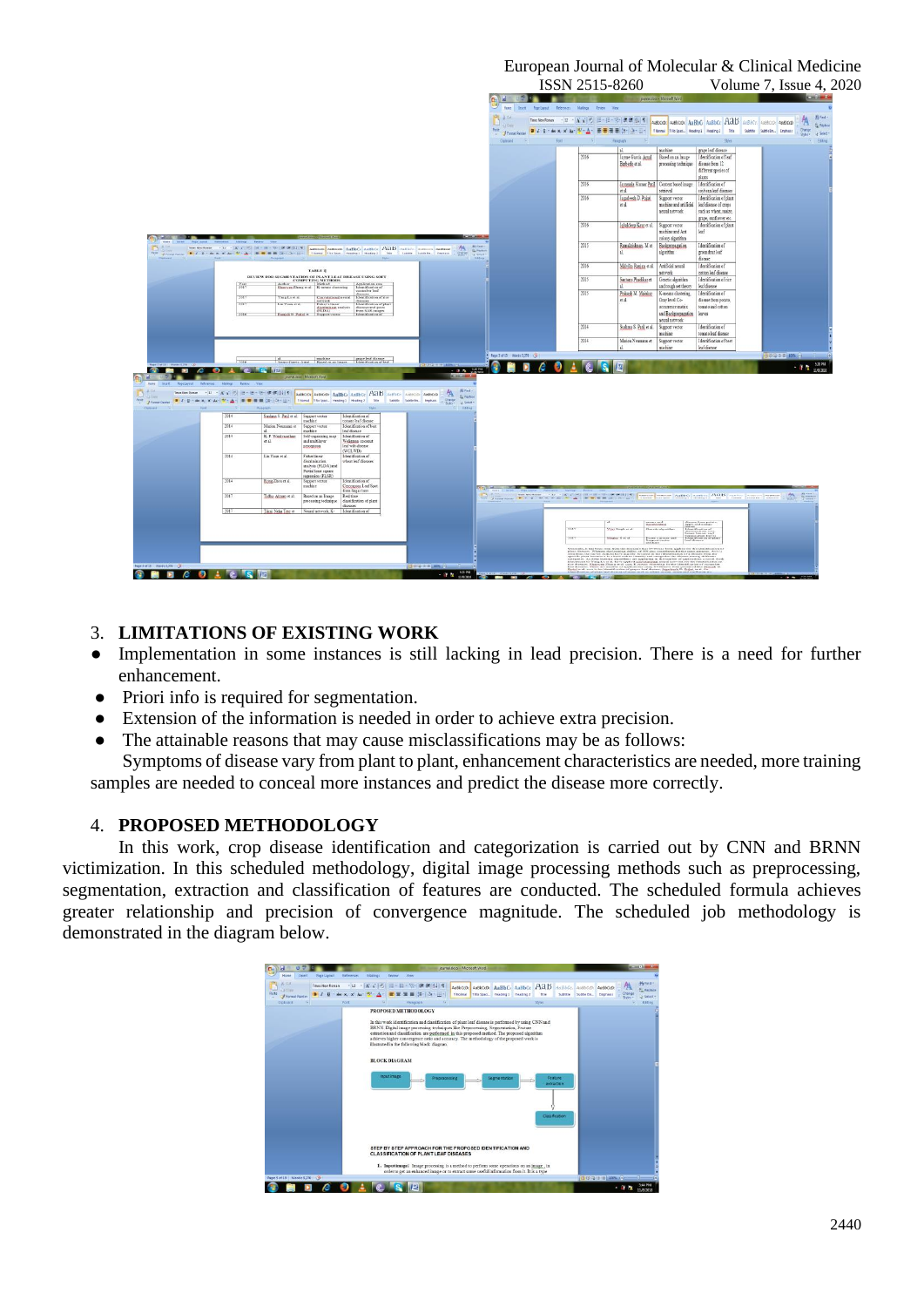#### 5. **STEP BY STEP APPROACH FOR THE PLANNED IDENTIFICATION AND CLASSIFICATION OF PLANT LEAF DISEASES**

#### 5.1 **Input image**:

Image processing strategy can be an approach to performing certain picture operations to implore or extract some helpful data from an improved image associate. It is a type of signal technique where the picture and output may be picture or features / related features.

#### 5.2 **Preprocessing**:

Preprocessing can be a general word for processes at a very inexpensive level of abstraction with each input and output being high intensity pictures. The purpose of preprocessing is to connect enhancement of picture data that suppresses unwanted distortions and mistakes or to improve certain picture alternatives such as resizing, dynamic pel brightness values to increase visual effect. With respect to the pel of interest, the filter kernel may have zero values for alternative pixels in either row or column or each within the window.

### 5.3 **Segmentation**:

Image segmentation is the way a digital image is partitioned into various sections. The segmentation objective is to change and/or change the illustration of a image into one thing that is more meaningful and simpler to investigate. There are countless models in the color picture system, one among which we tend to be victimization is the model of Hue Saturation Value (HSV). Victimization of this model can be detected by associating object with a specific color and the impact of sunshine intensity from the surface can be reduced. Hue can give you color (wavelength) information, Saturation continually demonstrates what volume share of white is blended according to color and value is nothing but size (intensity) of that color. A fast and cost-effective method to segmentation of color images is scheduled. During this work, a brand new HSV color area quantization technique is enforced to obtain a color bar chart and a gray bar chart for the K-Means clump, which operates in the HSV color area in completely different dimensions. K-Means clump can be an outdated, convenient machine learning formula which is set up to take a look at the associate data set and then classify a brand-new data set using a prime, K range of clusters.

#### **5.4 recursive steps for k-means clump**

Let  $X =$  be the set of information points and  $V =$  be the set of centers.

1) haphazardly choose c cluster centers.

2) Estimate the gap between all data centers and clusters.

 3) Allocate the function of the data to the cluster center with a shortest distance from the cluster center of all cluster centers.

4) cipher the new cluster center using:

$$
\mathbf{v}_i = (1/c_i) \sum_{j=1}^{c_i} x_i
$$

Where, ci is the quantity of data points in the cluster.

5) Cipher the gap between the newly acquired cluster centers and each data.

6) If no data has been allocated, stop, repeat step 3 otherwise.

#### 5.4 **Feature extraction:**

One vital space of application in image process, within which algorithms are use to sight and isolate numerous desired parts or options of a digitized image. The sobel operator is employed to search out the approximate absolute gradient magnitude at every purpose in associate input grayscale image. Image thresholding can be an easy approach to partitioning a image in the foreground and background, however efficient. This method of image analysis can be an image segmentation style that isolates objects by transforming grayscale images into binary images. The gray Level Co-occurrence Matrix is a statistical method for examining texture that considers the abstraction connection of pixels. The GLCM features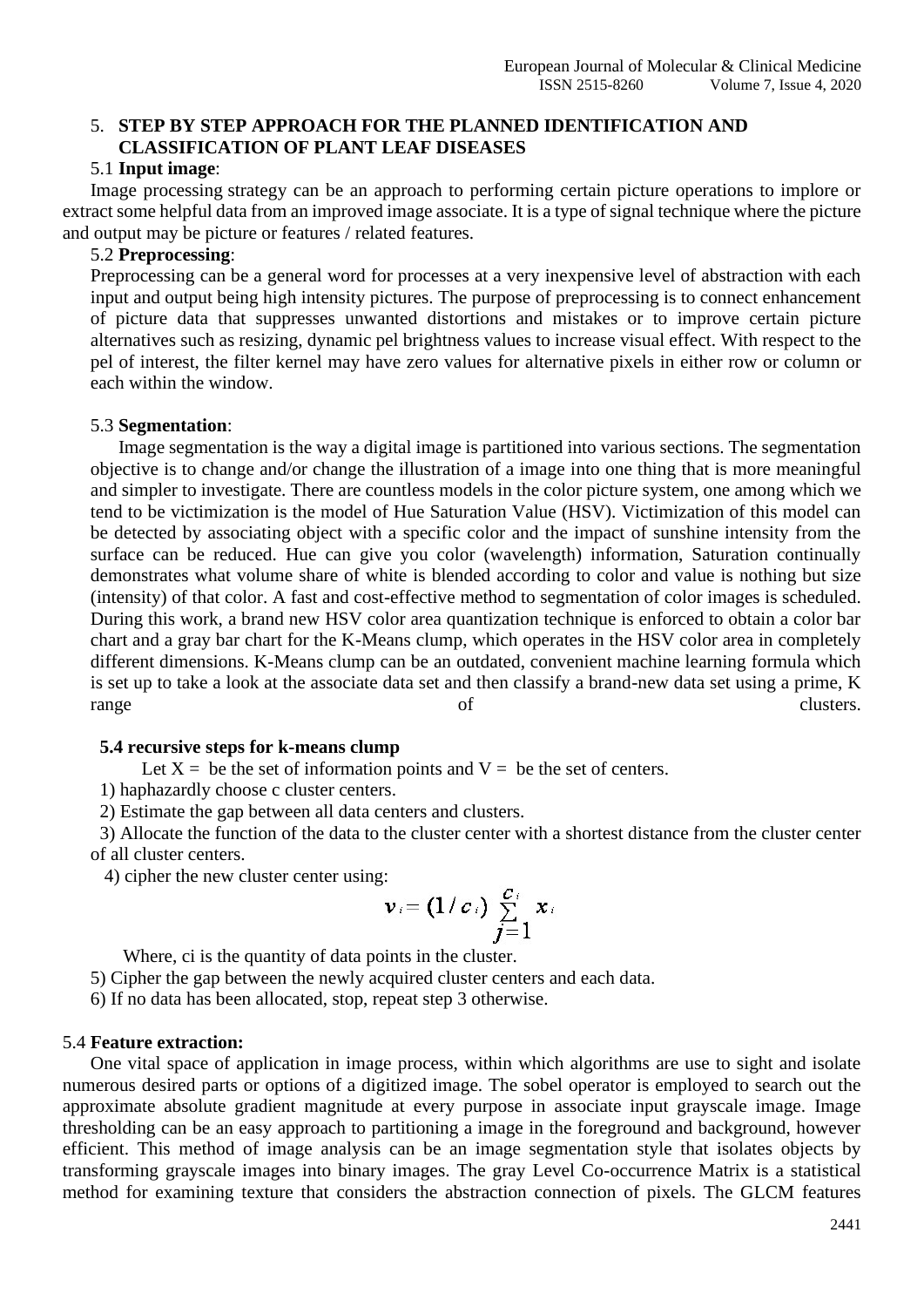Volume 7, Issue 4, 2020 characterize the feeling of a image by conniving however generally pairs of pel with particular values and in such a way that abstraction connection occurs in a image, making a GLCM, so we find thirteen alternatives in this scheduled methodology by extracting applied mathematics from this matrix.

# 5.6 **Classification :**

Digital image classification uses the quantitative spectral info contained in a picture,which is said to the composition or condition of the target surface. Image analysis may be performed on multispectral additionally as hyperspectral imagination. during this paper, 2 classic deep neural networks are utilized due to its high accuracy and potency.

### 6. **FLOW CHART ILLUSTRATION OF VARIED METHOD IN CLASSIFICATION AND IDENTIFICATION OF PLANT LEAF DISEASES**

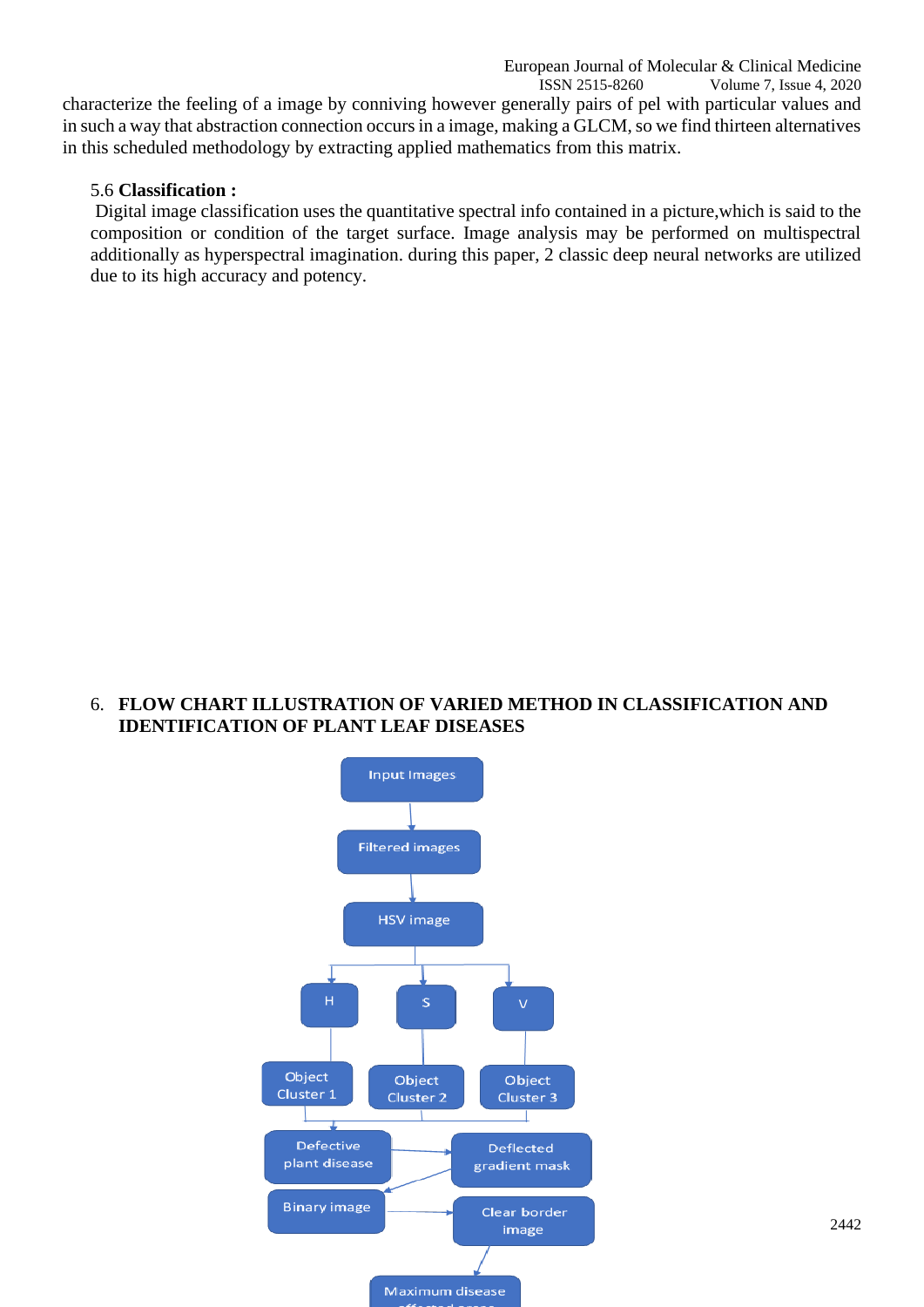# 7. **RESULT**

All the processes are performed in MATLAB. For input pictures plant leaf pictures with diseases like Anthracnose, microorganism Blight, fungus genus leaf spot and Healthy leaves are thought of. Figures below shows {the numerous|the varied|the assorted} image in classification and identification of plant leaf with diseases throughout various image process techniques during this planned methodology. Here leaf image with Anthracnose is diagonised.

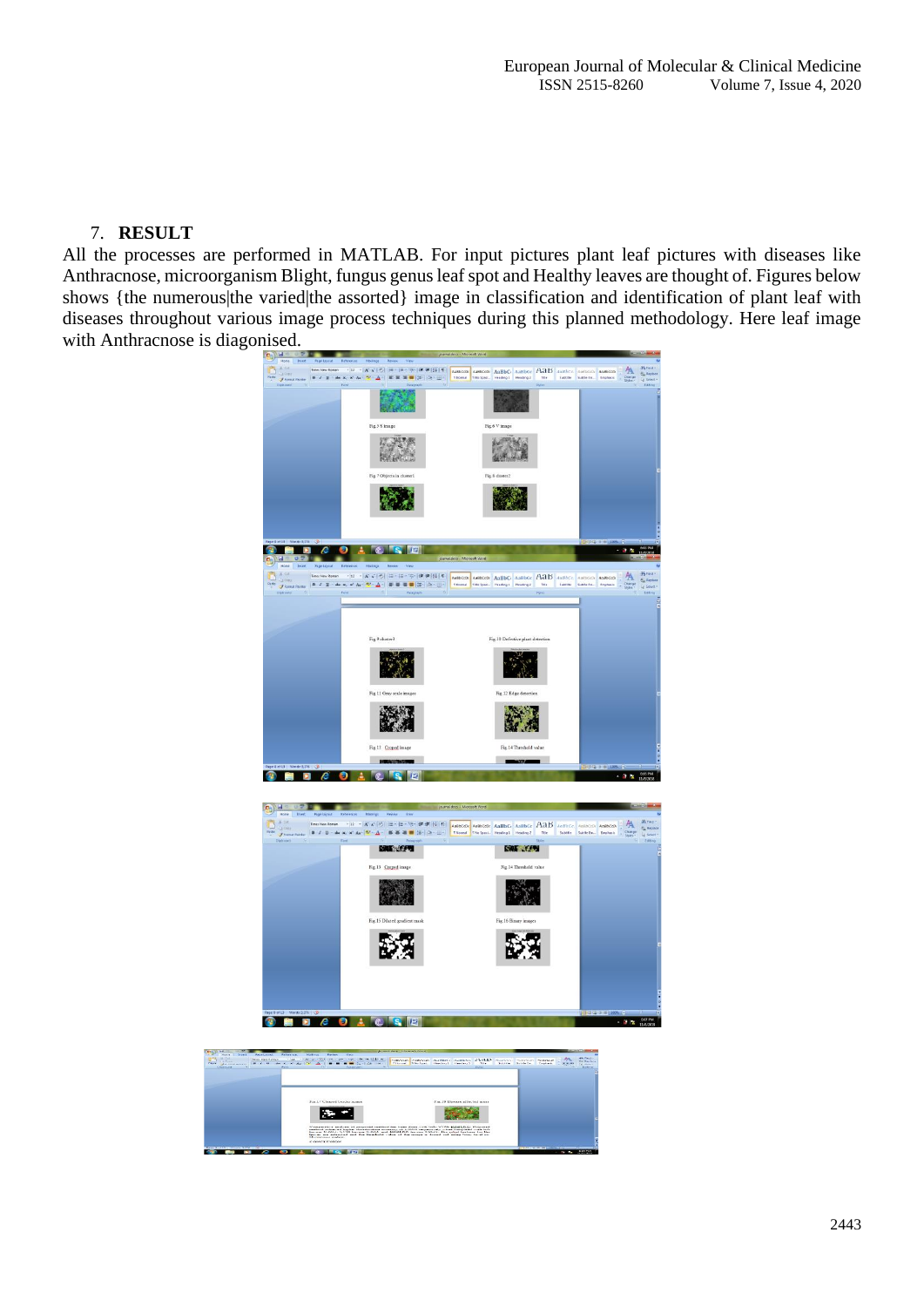ISSN 2515-8260 Volume 7, Issue 4, 2020 Comparative analysis of planned methodology has been finished GA, SVM, BRBFNN. planned methodology achieved higher classification accuracy of one.0000 severally compared with GA having zero.1933, SVM having zero.1665 and BRBFNN having zero.8621. The sobel options for the leaves are extracted and therefore the threshold worth of the image is revealed victimization grey level co-Occurrence matrix.

# 8. **CONCLUSION**

For any living organism, the plant is the vital desire. They are the most essential and essential component of our environment. Like someone's or other living organisms, they will suffer from completely distinct illnesses. Such illnesses are detrimental to plant in a very wide spectrum of ways that will affect plant development, flowers, fruits, and leaves etc. than a plant could even die. So we scheduled 2 classic neural networks to identify and classify plant leaf illnesses during this job. Compared to alternative methods, the findings indicate that the scheduled methodology achieves greater efficiency in each intersection of plant leaf disease detection and classification. And the capacity to recognize and classify illnesses induced by any microorganism (viruses, bacteria, fungi.etc) is also superior. We have worked with MATLAB (software) alone for this job; in the future, this work may be expanded to perform on hardware such as various controllers for performing arts embedded system technology applications.

# **9. REFERENCES**

[1] Shanwen Zhang et al., Leaf image primarily based cucumber illness recognition victimisation distributed illustration classification, Computers and physics in Agriculture, pp. 135141, 2017.

[2] rule metal et al., Identification of rice diseases victimisation deep convolutional neural networks, Neurocomputing, pp. 378-384, 2017.

[3] Tallha Akram et al., Towards period crops police work for illness classification: exploiting similarity in laptop vision, Computers and EE, pp. 15 26, 2017.

[4] Trimi Neha Tete and Sushma Kamlu, Plant illness Detection victimisation totally different Algorithms, International Conference on analysis in Intelligent and Computing in Engineering, vol. 10, pp. 103 106, 2017, doi: 10.15439/2017R24.

[5] Vijai Singh and A.K. Misra, Detection of plant leaf diseases victimisation image segmentation and soft computing techniques, information science in Agriculture, pp. 41 49, 2017, doi:10.1016/ j.inpa.2016.10.005. [6] Megha S. et al., Image process system for disease identification by victimisation FCM clump technique, International Journal of Advance analysis, ideas and Innovations in Technology, vol. 3 (2), pp. 445-449, 2017.

[7] sculptor Yuan et al., Habitat watching to judge crop illness and cuss distributions supported multi-source satellite remote sensing imagination, Optik, pp. 66 73, 2017.

[8] Pranjali B. Padol et al., SVM Classifier primarily based Grape plant disease Detection, 2016 Conference on Advances in Signal process (CASP) Cummins school of Engineering for ladies, IEEE 2016, pp. 175-179. [9] Jagadeesh D.Pujari et al., SVM and ANN primarily based Classification of Plant Diseases victimisation Feature Reduction Technique, International Journal of multimedia and AI, vol. 3 (7), pp. 6-14, 2016.

[10] Jayme Garcia Arnal Barbedo et al., Identifying multiple plant diseases victimisation digital image process, Biosystem engineering, pp. 104-116, 2016.

[11] Jayamala Kumar Patil and rule Kumar, Analysis of content primarily based image retrieval for plant leaf diseases victimisation color, form and texture options, Engineering in Agriculture, surroundings and Food, pp. 1-10, 2016.

[12] Iqbaldeep Kaur et al., Detection and Classification of illness Affected Region of Plant Leaves victimisation Image process Technique,Indian Journal of Science and Technology, vol. 9 (48), 2016.

[13] Ramakrishnan.M and Sahaya Anselin Nisha. A, Groundnut plant disease Detection and Classification by victimisation Back Probagation formula, IEEE ICCSP 2015 Conference.

[14] Malvika Ranjan et al., Detection and Classification of plant disease victimisation Artificial Neural Network, International Journal of Technical analysis and Applications, vol. 3 (3), pp. 331-333, 2015.

[15] Santanu Phadikar et al., Rice diseases classification victimisation feature choice and rule generation techniques,Computers and physics in Agriculture, pp. 7685, 2015.